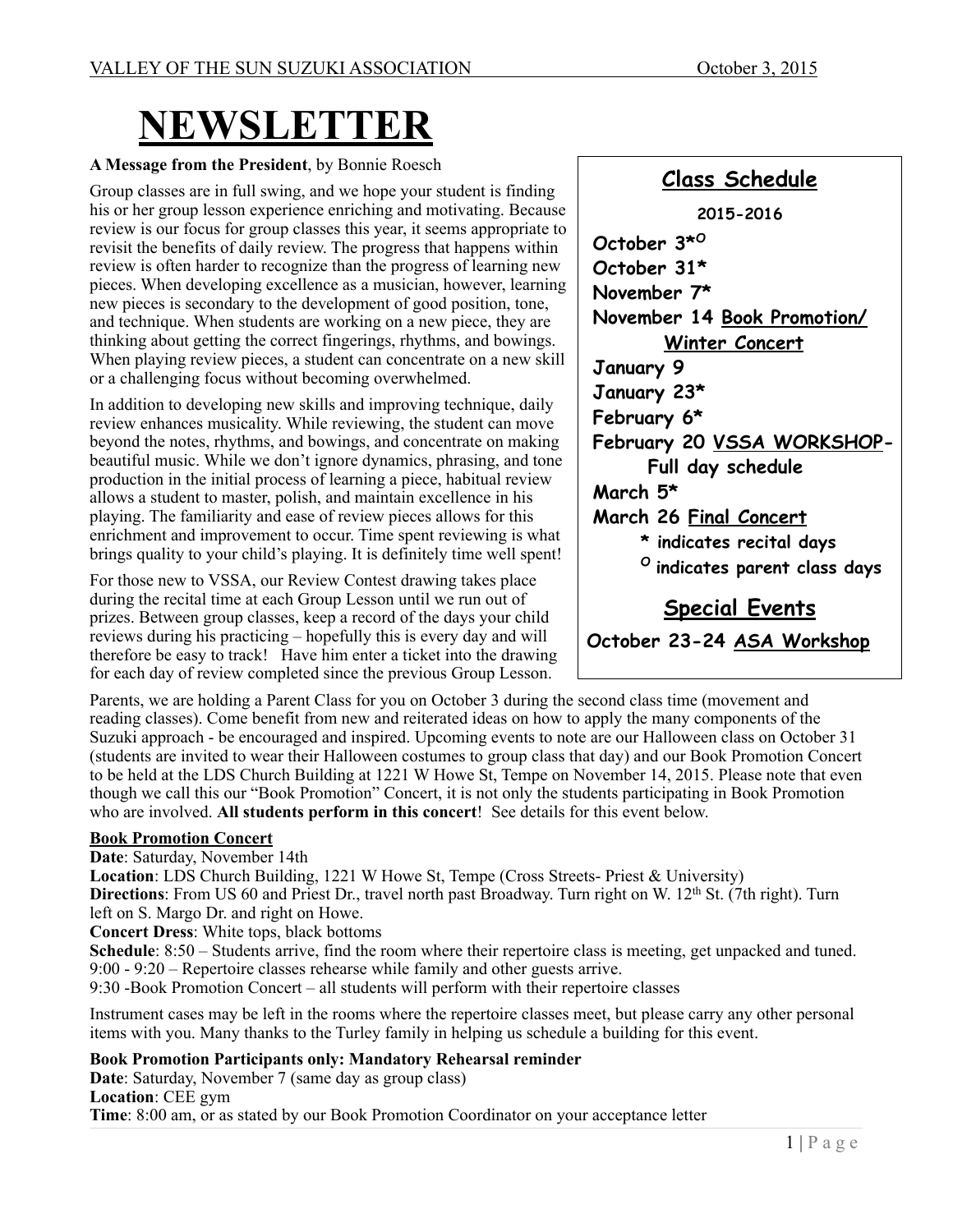# **VSSA RECITALS**

#### **Notes for Parents:**

- Recitals take place in the gym between classes at VSSA group lessons.
- Your child's piece should be polished, performance-ready, and approved by your private lesson teacher. *Remember that the best recital piece may not be your child's most recent; consider a piece your child learned several months ago and has had the chance to really polish.*
- Your private teacher will be contacted approximately two weeks prior to your child's recital to confirm the piece that your child will play. You will be cc'd on the email if you provided an email address for parent and teacher.
- Performers are encouraged to dress nicely, but black and white is not required.
- Piano accompaniment is available. Should you need to rehearse prior to the recital, contact Martha.
- If your child is playing a piece that is not in the Suzuki literature, please bring the piano part with you.
- If you need to reschedule or would like to add a recital for a student who did not sign up by the deadline, contact Martha to be placed on a waiting list.
- Please remind children in the audience of proper recital etiquette. Please exit and enter between pieces. If you need to use the restroom during the recital, please enter from the doors outside the gym.
- If your child's name is spelled incorrectly below, please let Martha know so it can be fixed for the recital certificate! Also, please let me know if your child's name is missing, and we will get it right into a recital. Thank you all for preparing your children for recital success!

#### **2015-2016 Recital Schedule**

#### **October 3, 2015**

Anna Batchelor Sophie Poulson Katie Poulson Camie Poulson

#### **October 31, 2015**

Luciana Rosano David Roesch Lovey Gallagher Owen Weldy

Paige Bukovszky Jeremiah Bukovszky

#### **November 7, 2015**

| Jairus Wong      | Cassia Wong         |
|------------------|---------------------|
| Cadence Payne    | Catherine Ross      |
| Joshua Leung     | <b>Ruby Heavens</b> |
| Rosemary Heavens |                     |

#### **January 23, 2016**

Willem Weiss Ellie Weiss Alex Davi Megan Davi Audrey Fees

Sarah Davi Tessa Letham

#### **February 6, 2016**

Hannah Hill Karlie Wilcox Madison Wilcox

Joshua Turley Rebecca Turley Hannah Turley Kate Christensen

#### March 5**, 2016**

Heather Vogler Lisa Vogler Jessica Vogler

Sam Ellingson Khloe Sundaram

#### **Questions?**

Contact Martha Vogler at vogler9@gmail.com (preferred), 480-207-1159, or 480-233-3769.

**Many thanks** to parent volunteer Sara Turley for providing piano accompaniment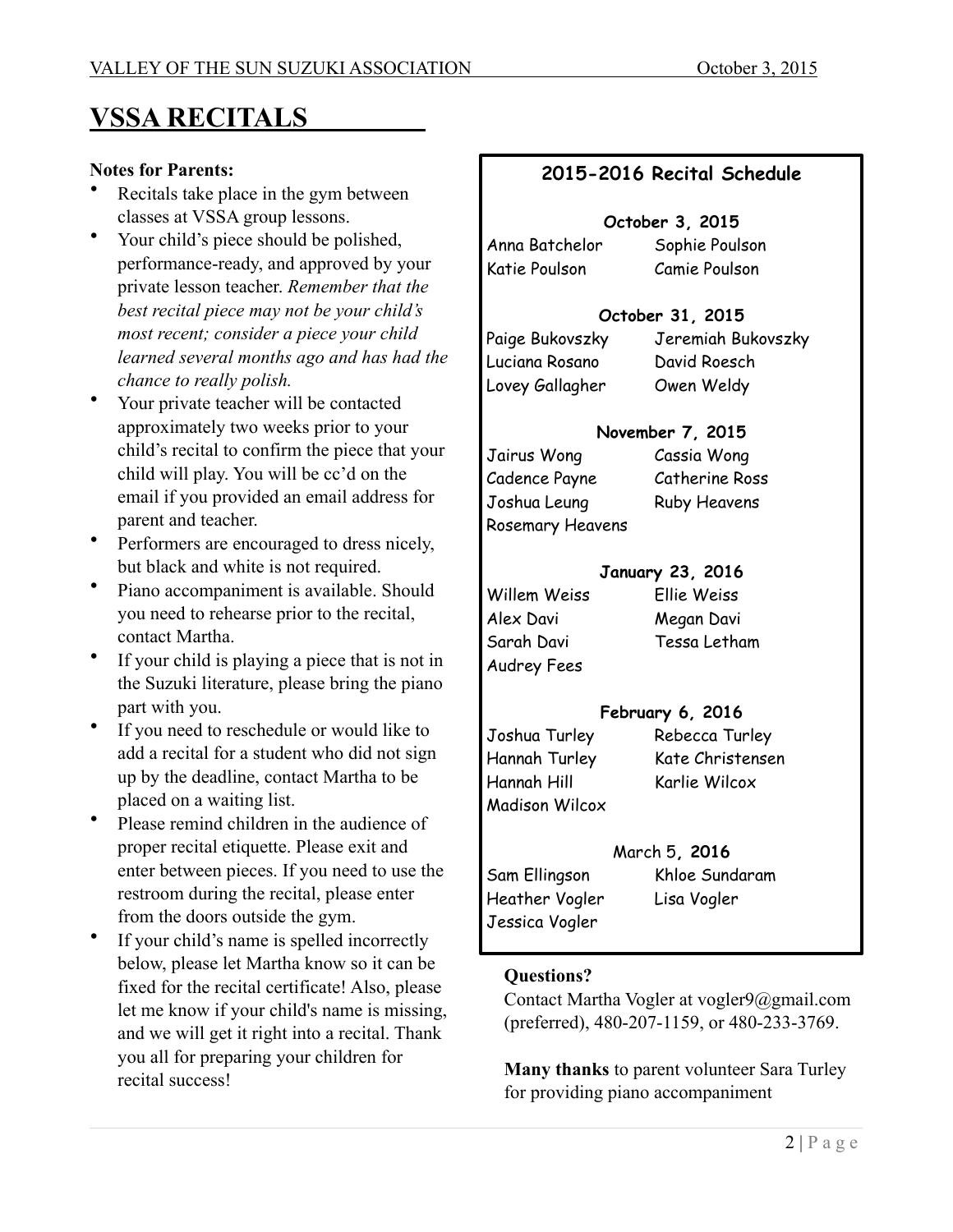# **IMPORTANT DATES FOR VSSA FAMILIES**

#### **Parent Class**

On **October 3**, veteran teacher Eunice Elie will be leading a parent class during the second class period of group lessons. This class will be a great opportunity to get valuable information about the Suzuki method and to ask any questions you may have. This is for all parents who are new to Suzuki, or who have not attended a parent class in the past, or who just want a refresher and renewed inspiration.

#### **ASA Workshop** *(not a VSSA event)*

This year's workshop held by the state Suzuki association, ASA, will be on **October 23-24**, in Phoenix. Please note that you do need to be a member of ASA to attend; discounted family memberships can be purchased through VSSA.

#### **Halloween**

On **October 31**, students are welcome to wear their Halloween costumes to group lessons.

#### **Book Promotion**

Thank you to all who have submitted book promotion materials. Please watch for a response to your submission via email. As a reminder, if your child will be participating in Book Promotion, please note the following:

**November 7**: Mandatory dress rehearsal before group lessons, 8:00am or as stated in your email.

**November 14**: Book Promotion/Winter Concert at LDS Church Building, 1221 W Howe St, Tempe Report time: 8:50am

#### **Winter Concert**

**November 14**'s concert, in addition to being the Book Promotion performance, is also VSSA's winter concert. All students will be performing with their repertoire class. Please note the dress requirements and different location in the President's message on page 1.

#### **Composer Festival**

On **January 9**, we will have a "Name that Tune" follow-up as well as a Composer Costume Festival, in which the students are invited to dress up as and/or share facts about a composer of their choice.

#### **VSSA Workshop**

This year's VSSA Workshop will be held on **February 20**. It is a fun whole-day event you won't want to miss, so save the date! More information to come in January.

#### **Final Concert**

This year's final concert will be on **March 26**. Save the date, and more information will be provided closer to the date.

#### **DON'T FORGET!**

CEE has recently replaced their carpets; therefore, **no food or drink** is allowed inside. Thank you for your cooperation.